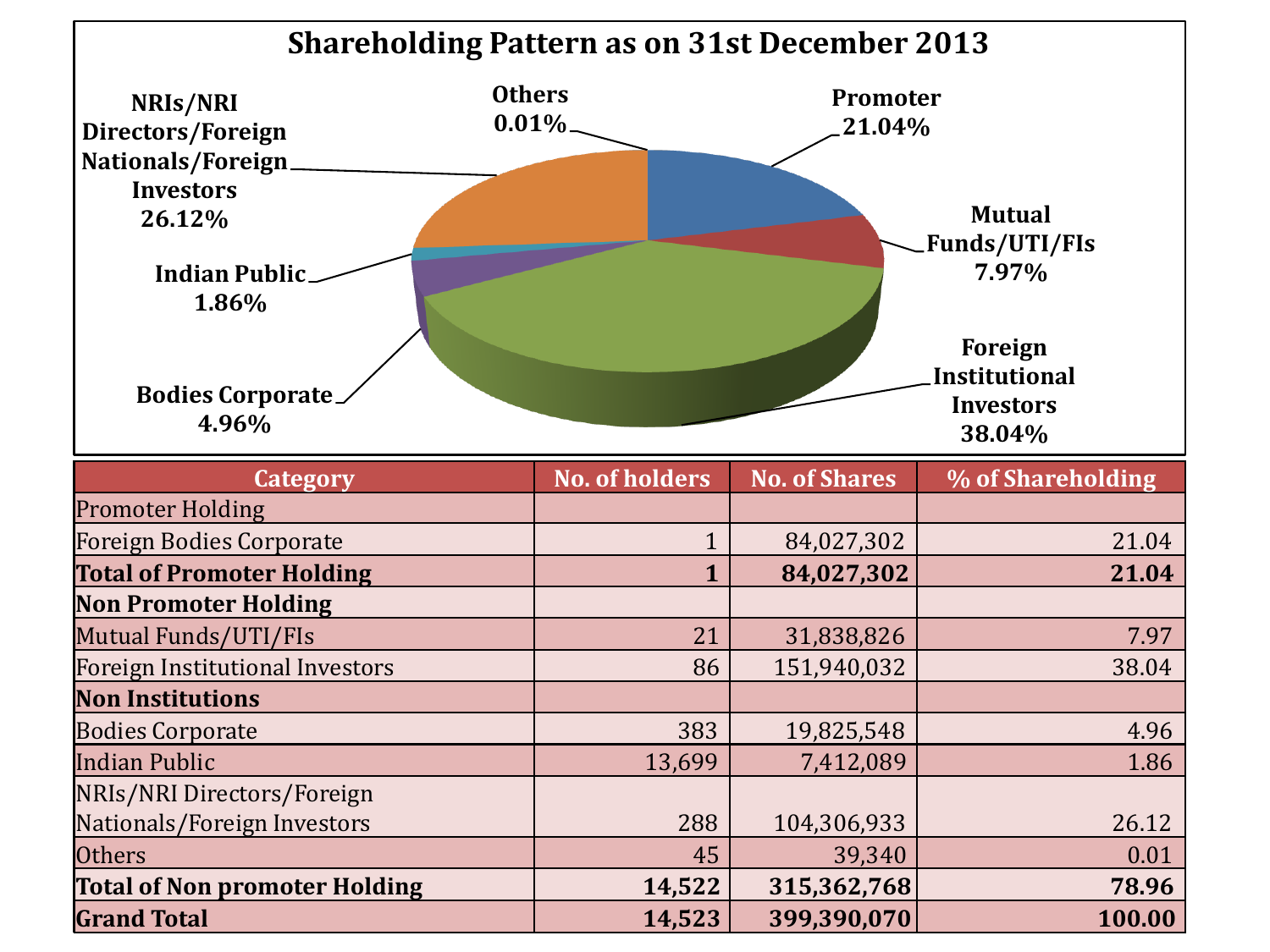## **(I)(a) Statement showing Shareholding Pattern**

#### **Name of the Company : Redington (India) Limited**

## **Scrip Code, Name of the scrip, class of security: 532805, Equity.**

#### **As on Date : 31-Dec-2013**

| Partly paid-up shares                                                                                    | No. of partly paid-up<br>shares  | As a % of total no.<br>of partly paid-up Shares                 | As a % of total no. of shares<br>of the company                                                                   |
|----------------------------------------------------------------------------------------------------------|----------------------------------|-----------------------------------------------------------------|-------------------------------------------------------------------------------------------------------------------|
| Held by promoter/promoter group                                                                          | $\Omega$                         | 0                                                               | Ω                                                                                                                 |
| Held by public                                                                                           | 0                                | 0                                                               | 0                                                                                                                 |
| <b>Total</b>                                                                                             | 0                                | 0                                                               | 0                                                                                                                 |
| Outstanding convertible securities                                                                       | No. of outstanding<br>securities | As a % of total no. of<br>outstanding convertible<br>securities | As a % of total no. of shares<br>lot<br>the company, assuming full<br>conversion of the<br>convertible securities |
| Held by promoter/promoter group                                                                          | 0                                | 0                                                               | 0                                                                                                                 |
| Held by public                                                                                           | $\Omega$                         | 0                                                               | 0                                                                                                                 |
| <b>Total</b>                                                                                             | 0                                | 0                                                               | 0                                                                                                                 |
| <b>Warrants</b>                                                                                          | No. of warrants                  | As a % of total no. of<br>warrants                              | As a % of total no. of shares<br>of the company, assuming<br>full conversion of Warrants                          |
| Held by promoter/promoter group                                                                          | 0                                | 0                                                               | 0                                                                                                                 |
| Held by public                                                                                           | 0                                | 0                                                               | 0                                                                                                                 |
| <b>Total</b>                                                                                             | 0                                | 0                                                               | 0                                                                                                                 |
| Total paid-up capital of the company, assuming full<br>conversion of warrants and convertible securities | 399390070                        |                                                                 |                                                                                                                   |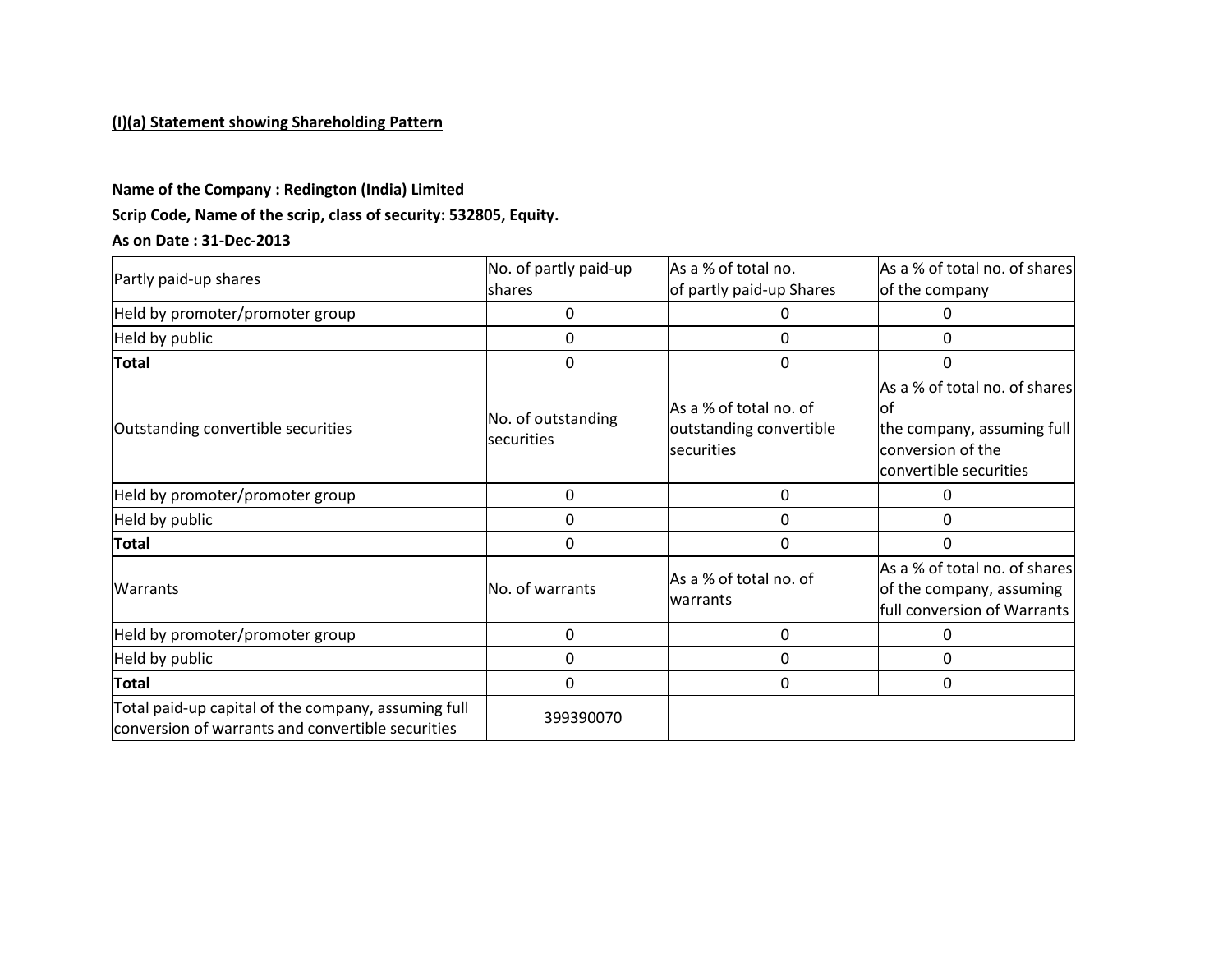## **(I)(a) Statement showing Shareholding Pattern**

| Sr.<br>no. | <b>Category of</b><br>shareholder                                                   | Number of<br>shareholders | <b>Total</b><br>number of | <b>Number of shares</b><br>held in<br>dematerialized form |                                            | Total shareholding as a<br>percentage of total number of<br>shares | <b>Shares Pledged or</b><br>otherwise encumbered |                                                         |
|------------|-------------------------------------------------------------------------------------|---------------------------|---------------------------|-----------------------------------------------------------|--------------------------------------------|--------------------------------------------------------------------|--------------------------------------------------|---------------------------------------------------------|
| (1)        | (II)                                                                                | (III)                     | shares<br>(IV)            | (V)                                                       | As a<br>percentage of<br>$(A+B)^1$<br>(VI) | As a<br>percentage of<br>$(A+B+C)$<br>(VII)                        | <b>Number</b><br>of shares<br>(VIII)             | As a<br>percentage<br>$(IX) = (VIII) /$<br>$(IV) * 100$ |
| (A)        | Promoter and Promoter Group <sup>2</sup>                                            |                           |                           |                                                           |                                            |                                                                    |                                                  |                                                         |
| (1)        | Indian                                                                              |                           |                           |                                                           |                                            |                                                                    |                                                  |                                                         |
| (a)        | Individuals/Hindu Undivided<br>Family                                               | 0                         | 0                         | $\Omega$                                                  | 0.00                                       | 0.00                                                               | $\Omega$                                         | 0                                                       |
| (b)        | Central Government/State<br>Government(s)                                           | 0                         | 0                         | 0                                                         | 0.00                                       | 0.00                                                               | 0                                                | $\mathbf 0$                                             |
| (c)        | <b>Bodies Corporate</b>                                                             | 0                         | O                         | $\Omega$                                                  | 0.00                                       | 0.00                                                               | $\Omega$                                         | 0                                                       |
| (d)        | Financial Institutions/Banks                                                        | 0                         | 0                         | $\overline{0}$                                            | 0.00                                       | 0.00                                                               | <sub>0</sub>                                     | $\mathbf 0$                                             |
| (e)        | Any Other (Total)                                                                   | 0                         | O                         | $\Omega$                                                  | 0.00                                       | 0.00                                                               | $\Omega$                                         | $\overline{0}$                                          |
|            | Sub-Total (A)(1)                                                                    | $\mathbf 0$               | 0                         | 0                                                         | 0.00                                       | 0.00                                                               | 0                                                | 0.00                                                    |
| (2)        | Foreign                                                                             |                           |                           |                                                           |                                            |                                                                    |                                                  |                                                         |
| (a)        | Individuals (Non-Resident<br>Individuals/Foreign Individuals)                       | 0                         | 0                         | 0                                                         | 0.00                                       | 0.00                                                               | 0                                                | 0.00                                                    |
| (b)        | <b>Bodies Corporate</b>                                                             |                           | 84027302                  | 84027302                                                  | 21.04                                      | 21.04                                                              | 0                                                | 0.00                                                    |
| (c)        | Institutions                                                                        | 0                         | 0                         | 0                                                         | 0.00                                       | 0.00                                                               | $\Omega$                                         | 0.00                                                    |
| (d)        | Qualified Foreign Investor                                                          | 0                         | 0                         | 0                                                         | 0.00                                       | 0.00                                                               | 0                                                | 0.00                                                    |
| (e)        | Any Other (Total)                                                                   | 0                         | 0                         | ŋ                                                         | 0.00                                       | 0.00                                                               | 0                                                | 0.00                                                    |
|            | Sub-Total (A)(2)                                                                    | 1                         | 84027302                  | 84027302                                                  | 21.04                                      | 21.04                                                              | O                                                | 0.00                                                    |
|            | <b>Total Shareholding of Promoter</b><br>and Promoter Group (A)=<br>$(A)(1)+(A)(2)$ |                           | 84027302                  | 84027302                                                  | 21.04                                      | 21.04                                                              | 0                                                | 0.00                                                    |
| (B)        | <b>Public shareholding</b>                                                          |                           |                           |                                                           |                                            |                                                                    |                                                  |                                                         |
| (1)        | Institutions                                                                        |                           |                           |                                                           |                                            |                                                                    |                                                  |                                                         |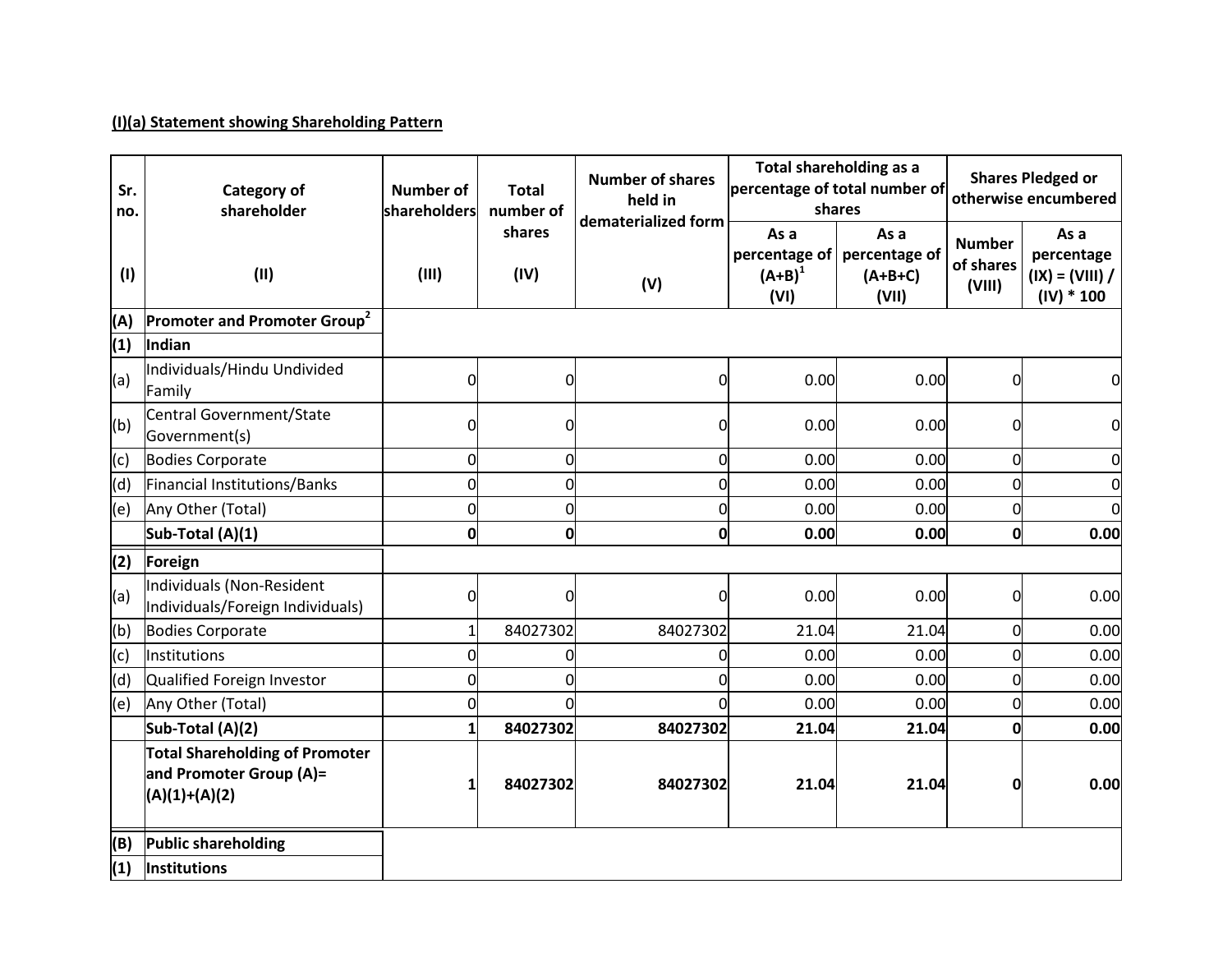| (a) | Mutual Funds/UTI                                                                                         | 19             | 31837335       | 31837335  | 7.97  | 7.97  | N.A. | N.A. |
|-----|----------------------------------------------------------------------------------------------------------|----------------|----------------|-----------|-------|-------|------|------|
| (b) | Financial Institutions/Banks                                                                             |                | 1491           | 1491      | 0.00  | 0.00  | N.A. | N.A. |
| (c) | Central Government/State<br>Government(s)                                                                | $\Omega$       | 0              | 0         | 0.00  | 0.00  | N.A. | N.A. |
| (d) | Venture Capital Funds                                                                                    | $\mathbf 0$    | $\overline{0}$ | 0         | 0.00  | 0.00  | N.A. | N.A. |
| (e) | Insurance Companies                                                                                      | $\Omega$       | $\overline{0}$ | $\Omega$  | 0.00  | 0.00  | N.A. | N.A. |
| (f) | Foreign Institutional Investors                                                                          | 86             | 151940032      | 151940032 | 38.04 | 38.04 | N.A. | N.A. |
| (g) | Foreign Venture Capital Investors                                                                        | $\overline{0}$ | 0              | 0         | 0.00  | 0.00  | N.A. | N.A. |
| (h) | Qualified Foreign Investor                                                                               | 0              | 0              | 0         | 0.00  | 0.00  | N.A. | N.A. |
| (i) | Any Other (Total)                                                                                        | $\overline{0}$ | 0              | $\Omega$  | 0.00  | 0.00  | N.A. | N.A. |
|     | Sub-Total (B)(1)                                                                                         | 107            | 183778858      | 183778858 | 46.01 | 46.01 | N.A. | N.A. |
| (2) | Non-institutions                                                                                         |                |                |           |       |       |      |      |
| (a) | <b>Bodies Corporate</b>                                                                                  | 383            | 19825548       | 19825548  | 4.96  | 4.96  | N.A. | N.A. |
| (b) | Individuals - i. Individual<br>Shareholders Holding Nominal<br>Share Capital Up To >Rs. 1 Lakh.          | 13226          | 6080712        | 6042312   | 1.52  | 1.52  | N.A. | N.A. |
|     | Individuals - ii. Individual<br>Shareholders Holding Nominal<br>Share Capital In Excess Of Rs. 1<br>Lakh | 6              | 820564         | 820564    | 0.21  | 0.21  | N.A. | N.A. |
| (c) | Qualified Foreign Investor                                                                               | $\Omega$       | $\Omega$       | $\Omega$  | 0.00  | 0.00  | N.A. | N.A. |
| (d) | Any Other (Total)                                                                                        | 800            | 104857086      | 10521776  | 26.25 | 26.25 | N.A. | N.A. |
|     | (d1) Clearing member                                                                                     | 45             | 39340          | 39340     | 0.01  | 0.01  | N.A. | N.A. |
|     | (d2) Directors and relatives                                                                             | 8              | 1234015        | 1233965   | 0.31  | 0.31  | N.A. | N.A. |
|     | (d3) Foreign Corporate Bodies                                                                            |                | 102245940      | 7950000   | 25.60 | 25.60 | N.A. | N.A. |
|     | (d4) Foreign Nationals                                                                                   | 8              | 257250         | 256000    | 0.06  | 0.06  | N.A. | N.A. |
|     | (d5) Hindu Undivided Families                                                                            | 455            | 183933         | 183933    | 0.05  | 0.05  | N.A. | N.A. |
|     | (d6) Non Resident Indians                                                                                | 276            | 883797         | 857422    | 0.22  | 0.22  | N.A. | N.A. |
|     | (d7) Trusts                                                                                              | 6              | 12811          | 1116      | 0.00  | 0.00  | N.A. | N.A. |
|     | Sub-Total (B)(2)                                                                                         | 14415          | 131583910      | 37210200  | 32.95 | 32.95 | N.A. | N.A. |
|     | <b>Total Public Shareholding (B)=</b><br>$(B)(1)+(B)(2)$                                                 | 14522          | 315362768      | 220989058 | 78.96 | 78.96 | N.A. | N.A. |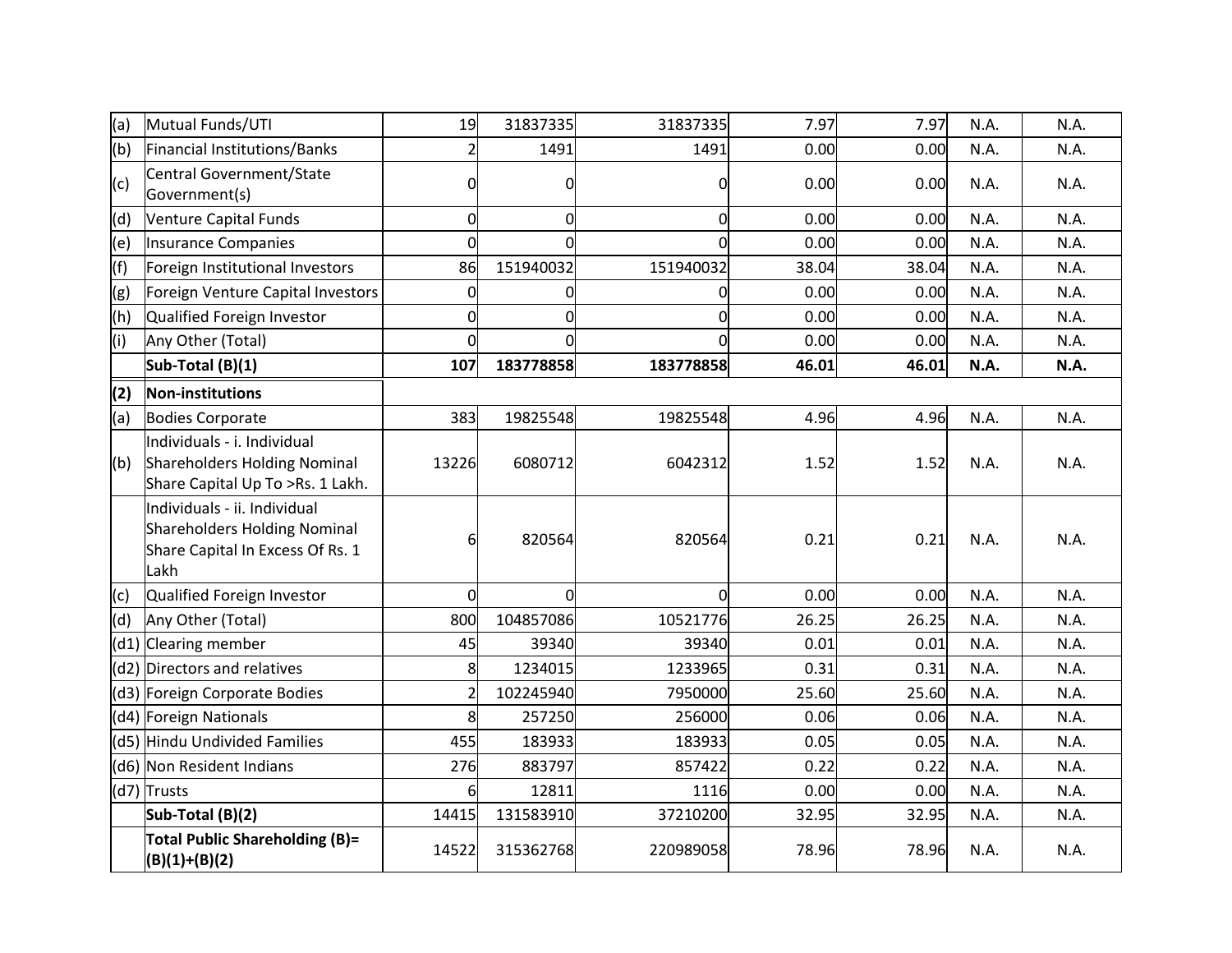|                 | $\overline{TOTAL(A)+}(B)$                                                              | 14523 | 399390070 | 305016360 | 100.00 | 100.00 | 0    | 0.00 |
|-----------------|----------------------------------------------------------------------------------------|-------|-----------|-----------|--------|--------|------|------|
| (C)             | Shares held by Custodians and<br>against which Depository<br>Receipts have been issued |       |           |           | N.A.   | 0.00   | N.A. | N.A. |
| C1              | <b>Promoter and Promoter Group</b>                                                     |       |           |           | N.A.   | 0.00   | N.A. | N.A. |
| IC <sub>2</sub> | Public                                                                                 |       |           |           | N.A.   | 0.00   | N.A. | N.A. |
|                 | $G$ RAND TOTAL $(A)+(B)+(C)$                                                           | 14523 | 399390070 | 305016360 | 100.00 | 100.00 | 0    | 0.00 |

# **(I)(b) Statement showing Shareholding of persons belonging to the category "Promoter and Promoter Group"**

|                   |                                             | <b>Total Shares held</b> |                                                           |      | Shares pledged or otherwise<br>encumbered                       |                                                                                      | <b>Details of warrants</b>                        |                                                                   | <b>Details of convertible</b><br>securities         |                                                                | shares (including                                                                                                               |
|-------------------|---------------------------------------------|--------------------------|-----------------------------------------------------------|------|-----------------------------------------------------------------|--------------------------------------------------------------------------------------|---------------------------------------------------|-------------------------------------------------------------------|-----------------------------------------------------|----------------------------------------------------------------|---------------------------------------------------------------------------------------------------------------------------------|
| Sr.<br>No.<br>(1) | Name of the<br>shareholder<br>(11)          | <b>Number</b><br>(IV)    | as a % of<br>grand<br>total $(A) +$<br>$(B) + (C)$<br>(V) | (VI) | as a<br>Number percentage<br>$(VII) = (VI)$<br>$/$ (IV) $*$ 100 | as a % of<br>grand total<br>$ (A) + (B) + (C) $<br>of sub-clause<br>(I)(a)<br>(VIII) | l Number<br><b>of</b><br>warrants<br>held<br>(XI) | As a % total<br>number of<br>warrants of the<br>same class<br>(X) | Number of<br>convertible<br>securities held<br>(XI) | As a %<br>total<br>securities<br>of the<br>same class<br>(XII) | ng shares assuming<br>ersion of warrants<br>number of vertible securities)<br>convertible of diluted share<br>capital<br>(XIII) |
|                   | Harrow Investment<br><b>Holding Limited</b> | 84027302                 | 21.04                                                     |      | 0.00                                                            | 0.00                                                                                 | 0                                                 | 0                                                                 | 0                                                   | 0                                                              | 21.04                                                                                                                           |
|                   | <b>TOTAL</b>                                | 84027302                 | 21.04                                                     | 0    | 0.00                                                            | 0.00                                                                                 | 0                                                 | 0.00                                                              | 0                                                   | 0.00                                                           | 21.04                                                                                                                           |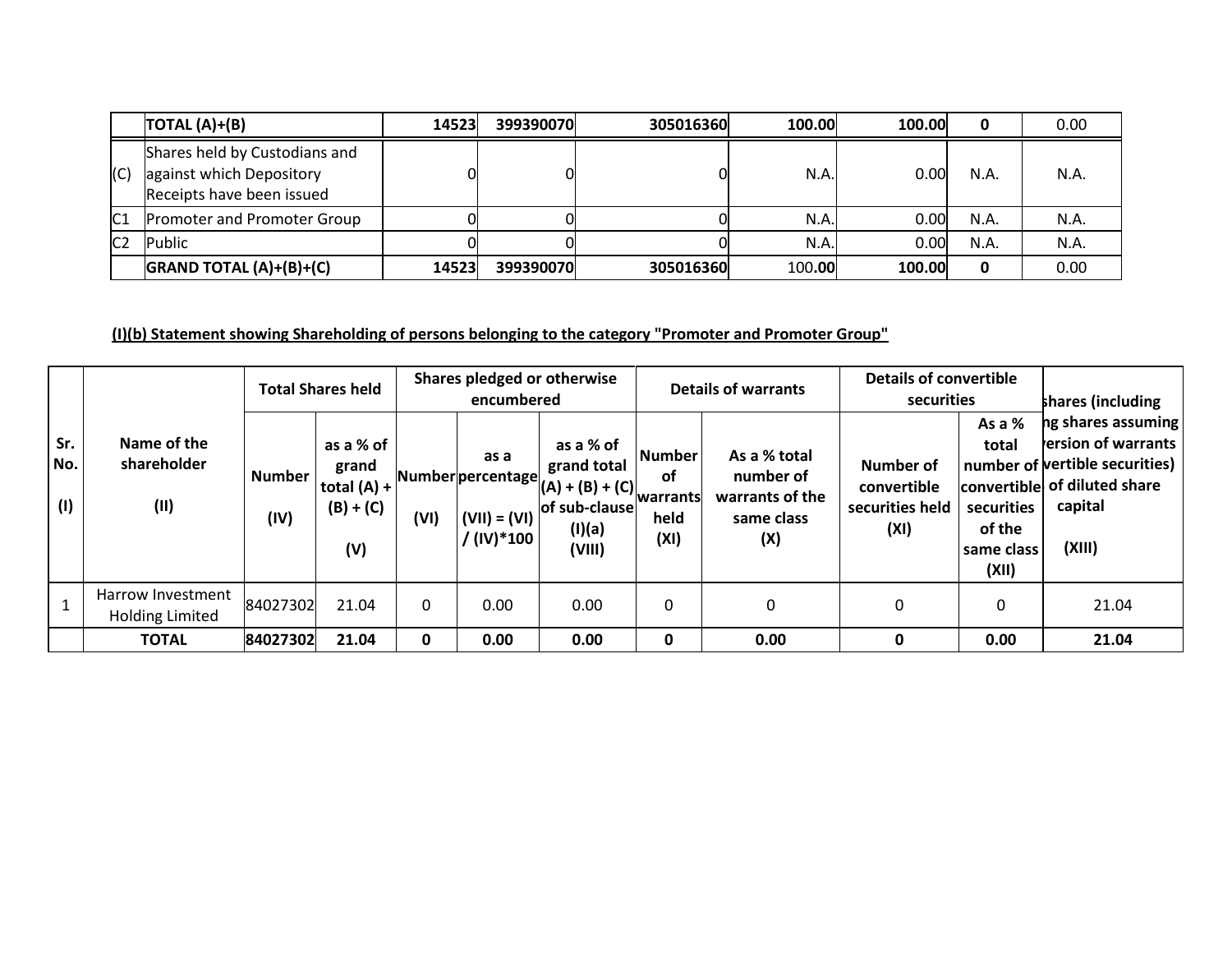|                |                                                          |                     | Shares as a<br>percentage of                                                                                              |                                      | <b>Details of warrants</b>                                    | <b>Details of convertible</b><br>securities           | <b>Total shares</b><br>(including                                               |                                                                                                                           |
|----------------|----------------------------------------------------------|---------------------|---------------------------------------------------------------------------------------------------------------------------|--------------------------------------|---------------------------------------------------------------|-------------------------------------------------------|---------------------------------------------------------------------------------|---------------------------------------------------------------------------------------------------------------------------|
| Sr.<br>No.     | Name of the shareholder                                  | Number of<br>shares | total number of<br>shares {i.e.,<br>Grand<br>$Total (A)+(B)+(C)$<br>indicated in<br>Statement at<br>para (I)(a)<br>above} | <b>Number of</b><br>warrants<br>held | As a % total<br>number of<br>warrants of<br>the same<br>class | <b>Number of</b><br>convertible<br>securities<br>held | % w.r.t total<br>number of<br>convertible<br>securities of<br>the same<br>class | underlying<br>shares<br>assuming full<br>conversion of<br>warrants and<br>convertible<br>securities) as a<br>% of diluted |
|                | 1 Synnex (Mauritius) Limited                             | 94295940            | 23.61                                                                                                                     | $\mathbf 0$                          | 0.00                                                          | $\mathbf 0$                                           | 0.00                                                                            | 23.61                                                                                                                     |
| $\overline{2}$ | Standard Chartered Private Equity (Mauritius)<br>Limited | 47686500            | 11.94                                                                                                                     | $\Omega$                             | 0.00                                                          | $\mathbf{0}$                                          | 0.00                                                                            | 11.94                                                                                                                     |
| 3              | <b>SBI Mutual Fund</b>                                   | 19369543            | 4.85                                                                                                                      | $\mathbf 0$                          | 0.00                                                          | $\mathbf 0$                                           | 0.00                                                                            | 4.85                                                                                                                      |
|                | 4 Columbia Wanger Fund                                   | 19022510            | 4.76                                                                                                                      | $\mathbf 0$                          | 0.00                                                          | $\mathbf 0$                                           | 0.00                                                                            | 4.76                                                                                                                      |
| 5              | ICICI Prudential Life Insurance Company                  | 16502494            | 4.13                                                                                                                      | 0                                    | 0.00                                                          | 0                                                     | 0.00                                                                            | 4.13                                                                                                                      |
| 6              | <b>Morgan Stanley</b>                                    | 13857834            | 3.47                                                                                                                      | $\mathbf 0$                          | 0.00                                                          | $\mathbf 0$                                           | 0.00                                                                            | 3.47                                                                                                                      |
| 7              | Franklin Templeton Fund                                  | 11577650            | 2.90                                                                                                                      | $\mathbf 0$                          | 0.00                                                          | $\mathbf 0$                                           | 0.00                                                                            | 2.9                                                                                                                       |
| 8              | Wishbone Global Investments Holdings                     | 10800000            | 2.70                                                                                                                      | $\mathbf 0$                          | 0.00                                                          | $\mathbf 0$                                           | 0.00                                                                            | 2.7                                                                                                                       |
| 9              | India Capital Fund Limited                               | 9096098             | 2.28                                                                                                                      | $\mathbf 0$                          | 0.00                                                          | $\mathbf 0$                                           | 0.00                                                                            | 2.28                                                                                                                      |
|                | 10 Goldman Sachs                                         | 8492795             | 2.13                                                                                                                      | $\mathbf 0$                          | 0.00                                                          | $\mathbf 0$                                           | 0.00                                                                            | 2.13                                                                                                                      |
|                | 11 ICICI Prudential Fund                                 | 6429770             | 1.61                                                                                                                      | $\mathbf 0$                          | 0.00                                                          | $\mathbf 0$                                           | 0.00                                                                            | 1.61                                                                                                                      |
|                | 12 Buena Vista Fund                                      | 5830700             | 1.46                                                                                                                      | $\mathbf 0$                          | 0.00                                                          | $\mathbf 0$                                           | 0.00                                                                            | 1.46                                                                                                                      |
|                | 13 <b>IDFC</b> Premier equity Fund                       | 5355674             | 1.34                                                                                                                      | $\mathbf 0$                          | 0.00                                                          | $\mathbf 0$                                           | 0.00                                                                            | 1.34                                                                                                                      |
|                | 14 Fidelity                                              | 5256798             | 1.32                                                                                                                      | $\mathbf 0$                          | 0.00                                                          | $\mathbf 0$                                           | 0.00                                                                            | 1.32                                                                                                                      |
|                | 15 DNB Fund                                              | 4931000             | 1.23                                                                                                                      | $\mathbf 0$                          | 0.00                                                          | $\mathbf 0$                                           | 0.00                                                                            | 1.23                                                                                                                      |
|                | 16 Kuwait Investment Authority Fund                      | 4862108             | 1.22                                                                                                                      | $\mathbf 0$                          | 0.00                                                          | $\mathbf 0$                                           | 0.00                                                                            | 1.22                                                                                                                      |
|                | <b>TOTAL</b>                                             | 283367414           | 70.95                                                                                                                     | 0                                    | 0.00                                                          | 0                                                     | 0.00                                                                            | 70.95                                                                                                                     |

**I)(c) Statement showing Shareholding of persons belonging to the category "Public" and holding more than 1% of the total number of shares**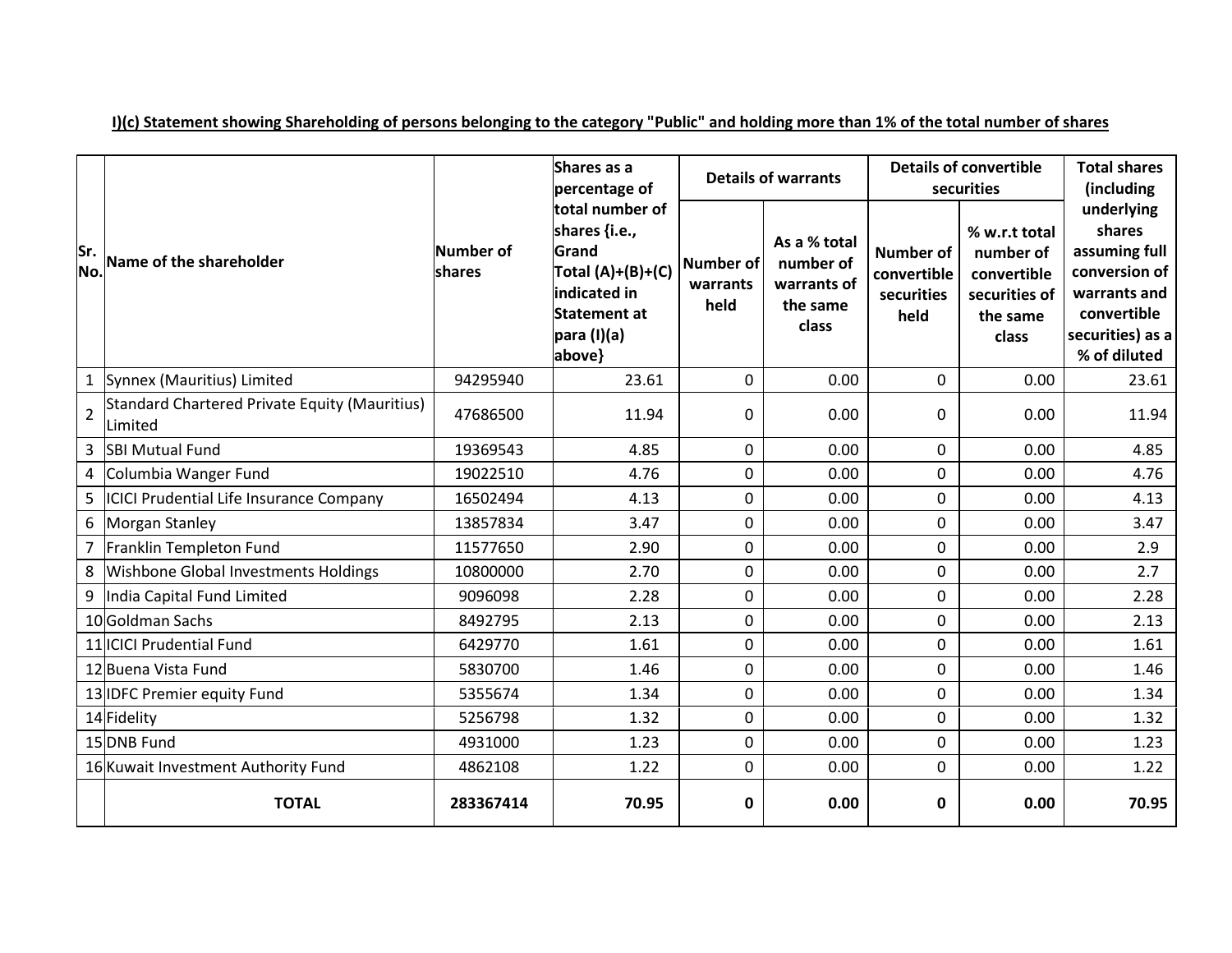**Sr. No. Name of the shareholder Number of shares Shares as a percentage of total number of shares {i.e., Grand Total (A)+(B)+(C) indicated in Statement at para (I)(a) above} Details of warrants Details of convertible securities Total shares (including underlying shares assuming full conversion of warrants and convertible securities) as a % of diluted Number of warrants held As a % total number of warrants of the same class Number of convertible securities held % w.r.t total number of convertible securities of the same class** 1 Synnex (Mauritius) Limited 94295940 | 23.61| 0| 0.00 | 0.00 | 0.00 | 23.61 2 Standard Chartered Private Equity (Mauritius) Limited 47686500 | 11.94| 0| 0.00 | 0 0.00 | 11.94 **TOTAL 141982440 35.55 0 0.00 0 0.00 35.55**

**I)(c) Statement showing Shareholding of persons belonging to the category "Public" and holding more than 5% of the total number of shares**

**(II)(a) Statement showing details of Depository Receipts (DRs)**

| lSr. | <b>Example 3</b> Type of outstanding Number of<br>DR (ADRs, GDRs,<br>$\left \text{No.}\right $ SDRs, etc.) | outstanding DRs | Number of<br>loutstanding DRs | Shares underlying outstanding DRs as a<br>shares underlying percentage of total number of shares {i.e., Grand<br>shares underlying Total (A)+(B)+(C) indicated in Statement at para<br>$(I)(a)$ above} |
|------|------------------------------------------------------------------------------------------------------------|-----------------|-------------------------------|--------------------------------------------------------------------------------------------------------------------------------------------------------------------------------------------------------|
|      | TOTAL                                                                                                      |                 |                               | 0.00                                                                                                                                                                                                   |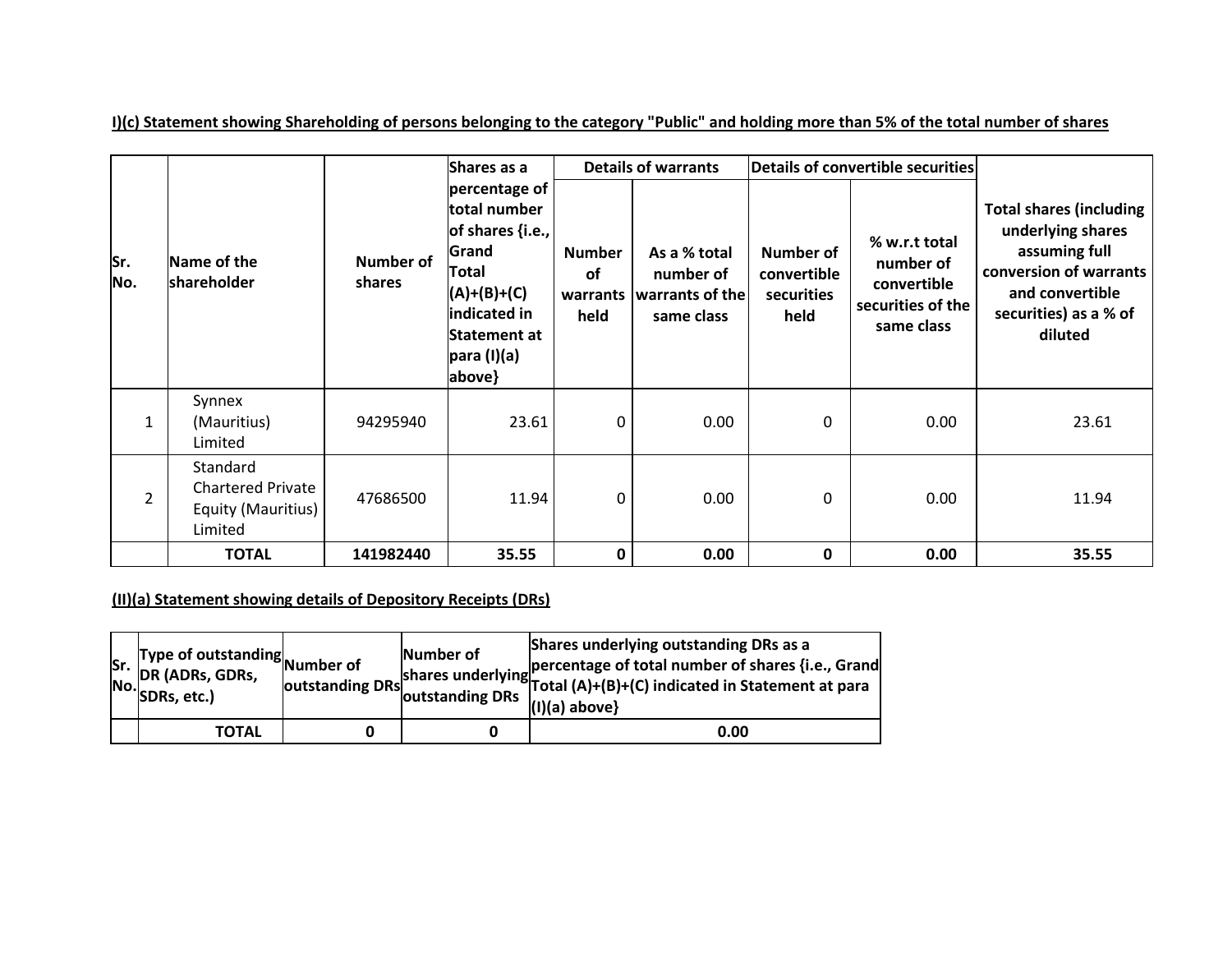**(II)(b) Statement showing holding of Depository Receipts (DRs), where underlying shares held by 'promoter/promoter group' are in excess of 1% of the total number of shares**

|  | SDRs, etc.)  | Sr.  <br>Name of the DR Holder  <br>  ADRs, GDRs,    Anderlying    number of shares {i.e. Grand Tetal (1) (1) (i)    ADRs, GDRs,    ADRS, GDRS,    AND    ADRS, GDRS,    AND    NUMBER OF Shares {i.e. Grand Tetal (1) (i) (iii) (ii<br>outstanding DRs Statement at para (I)(a) above} |
|--|--------------|-----------------------------------------------------------------------------------------------------------------------------------------------------------------------------------------------------------------------------------------------------------------------------------------|
|  | <b>TOTAL</b> | 0.00                                                                                                                                                                                                                                                                                    |

**(III) (a) Statement showing the voting pattern of shareholders, if more than one class of shares/securities is issued by the issuer.**

| Sr.<br>no. | <b>Category of</b><br>shareholder                             | Number of Voting Rights held in | each class of securities |                | <b>Total Voting</b><br>Rights (III+IV+V) |                                        | <b>Total Voting Rights i.e. (VI)</b>      |
|------------|---------------------------------------------------------------|---------------------------------|--------------------------|----------------|------------------------------------------|----------------------------------------|-------------------------------------------|
| (1)        | (II)                                                          | <b>Class X</b><br>(III)         | <b>Class Y</b><br>(IV)   | Class Z<br>(V) | (VI)                                     | As a percentage<br>of $(A+B)$<br>(VII) | As a percentage<br>of $(A+B+C)$<br>(VIII) |
| (A)        | Promoter and Promoter Group <sup>2</sup>                      |                                 |                          |                |                                          |                                        |                                           |
| (1)        | Indian                                                        |                                 |                          |                |                                          |                                        |                                           |
| (a)        | Individuals/Hindu Undivided Family                            | 0                               | $\overline{0}$           | O              | 0                                        | 0.00                                   | 0.00                                      |
| (b)        | Central Government/State Government(s)                        |                                 | 0                        |                |                                          | 0.00                                   | 0.00                                      |
| (c)        | <b>Bodies Corporate</b>                                       |                                 | 0                        |                |                                          | 0.00                                   | 0.00                                      |
| (d)        | <b>Financial Institutions/Banks</b>                           |                                 | $\Omega$                 |                |                                          | 0.00                                   | 0.00                                      |
| (e)        | Any Other (Total)                                             |                                 | 0                        |                |                                          | 0.00                                   | 0.00                                      |
|            | Sub-Total (A)(1)                                              | 0                               | 0                        | 0              | 0                                        | 0.00                                   | 0.00                                      |
| (2)        | Foreign                                                       |                                 |                          |                |                                          |                                        |                                           |
| (a)        | Individuals (Non-Resident Individuals/Foreign<br>Individuals) | O                               | 0                        |                | O                                        | 0.00                                   | 0.00                                      |
| (b)        | <b>Bodies Corporate</b>                                       | 0                               | $\overline{0}$           |                |                                          | 0.00                                   | 0.00                                      |
| (c)        | Institutions                                                  | O                               | 0                        |                |                                          | 0.00                                   | 0.00                                      |
| (d)        | Qualified Foreign Investor                                    | O                               | 0                        |                |                                          | 0.00                                   | 0.00                                      |
| (e)        | Any Other (Total)                                             |                                 | $\overline{0}$           |                |                                          | 0.00                                   | 0.00                                      |
|            | Sub-Total (A)(2)                                              |                                 | 0                        |                |                                          | 0.00                                   | 0.00                                      |
|            | Total Shareholding of Promoter and Promoter                   | 0                               | $\mathbf 0$              |                |                                          | 0.00                                   | 0.00                                      |